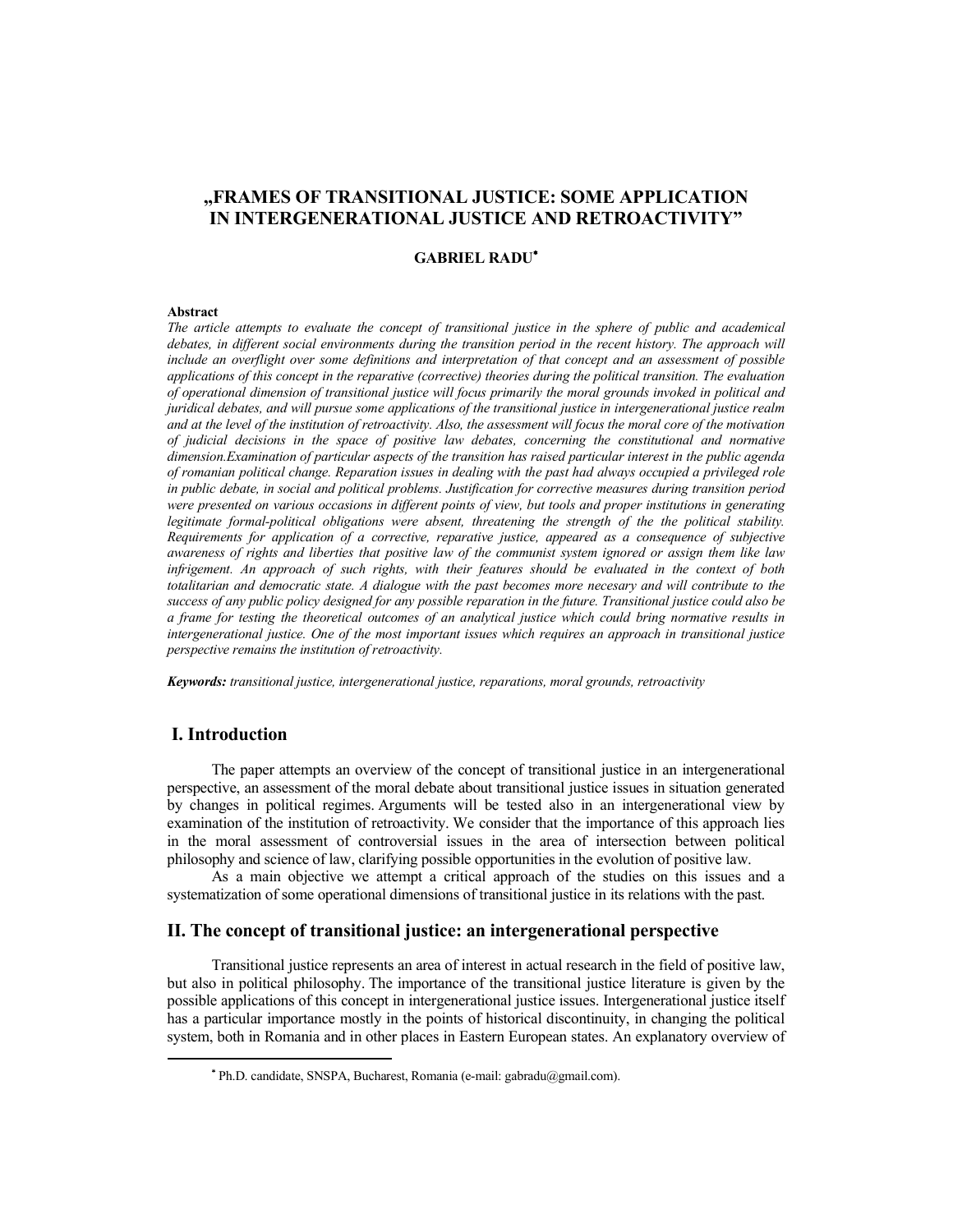political reparations makes necessary an intergenerational approach during the political transition period.

The main difficulty could be taking into account a "dialogue" with the past in conditions of a different constitutional and legal orders. Every political and legal order can be regarded as a historical evolution of a previous order. Intergenerational relations will have to overcome this difficulty by providing relevant moral arguments. Analogies with similar problems in history would be acceptable only if arguments will prove their moral relevance. Extending possible generalization to contemporary situations might be assessed only regarding all particular circumstances (local and historical) requiered in any theories of justice.

For example, if we intend to appeal to different substitutions in the lines of morality in a relevant context and compatible with the situation in which we relate. We could consider therefore that there may be a permissible substitution in the domain of reparations in present day compatible to that of the reparation due to the moral descendants of slaves in America, for example<sup>1</sup> (method known as *empirically informed normative argument*).

Normative political philosophy and social science explanations of social inequality have contributed to the formulation of arguments of reparative justice.

Whether we refer to redress historically injustice by means of transitional justice, we have to refer to:

- Who is entitled to compensation?

- who pays for repairs?

- under which procedural principle the due amount must be calculated?

Requirements in any frames of transitional justice will be found in theories of intergenerational justice, but they have to complete conditions of demonstrable and measurable arguments.

Also, corrective justice arguments, in any historical epoch, would have to include a retrospective analysis of eventual injuries circumstances and must bring them under the "microscope" of rational public debate, concerning the nature of historical injustice, moral motivations and procedures for repair.

 Essential to any initiative for repairing was a public conscience that activated the collective memory. Any legal initiative for reparations arose from moral intuition concerning the restorative justice. Prima facie obligation<sup>2</sup> for the perpetrator is to restore the situation in conditions of a *status quo ante*.

A philosopher of law as Jeremy Waldron (1992, 2002) opened a new perspective on the obligation to rectify the historical injustice based on compensation through applying principles of justice. Waldron warns of the danger of neglecting the "double edge" of justice in the process of repair, by potential conflicts of interest outlined by the resources in question. Waldron proposed to rank priorities of injustice on an axis of time, requiring first the resolution of recent issues and then an extended process in time.

Methodological difficulties in dealing with the past are often amplified by an ambivalent quality of the state in transitional situation. On the one hand, the state appears as an active and responsible political actor, but on the other hand the state itself acts as a deliberative and reflective agent. In a strong argument for restorative justice, the state is considered to be primarily responsible both directly and indirectly, for his role in facilitating and supporting a system of

<sup>&</sup>lt;sup>1</sup> A similar methodology was used in the assesment for the treatment of racial .inequality in a 2010 article, *"Racial Inequality and Reparations*" byDerrick Darby, University of Kansas, published in PhilosophyCompass 5 / 1 (2010), p.55-66.

<sup>2</sup> A *prima facie* duty can be suggestive defined as a "specific circumstances that can be presented on the basis of its moral relevance, " according to Ross, WD "What Makes right right Acts, " in The Right and the Good, (Oxford, Clarendon Press, 1930), p.21.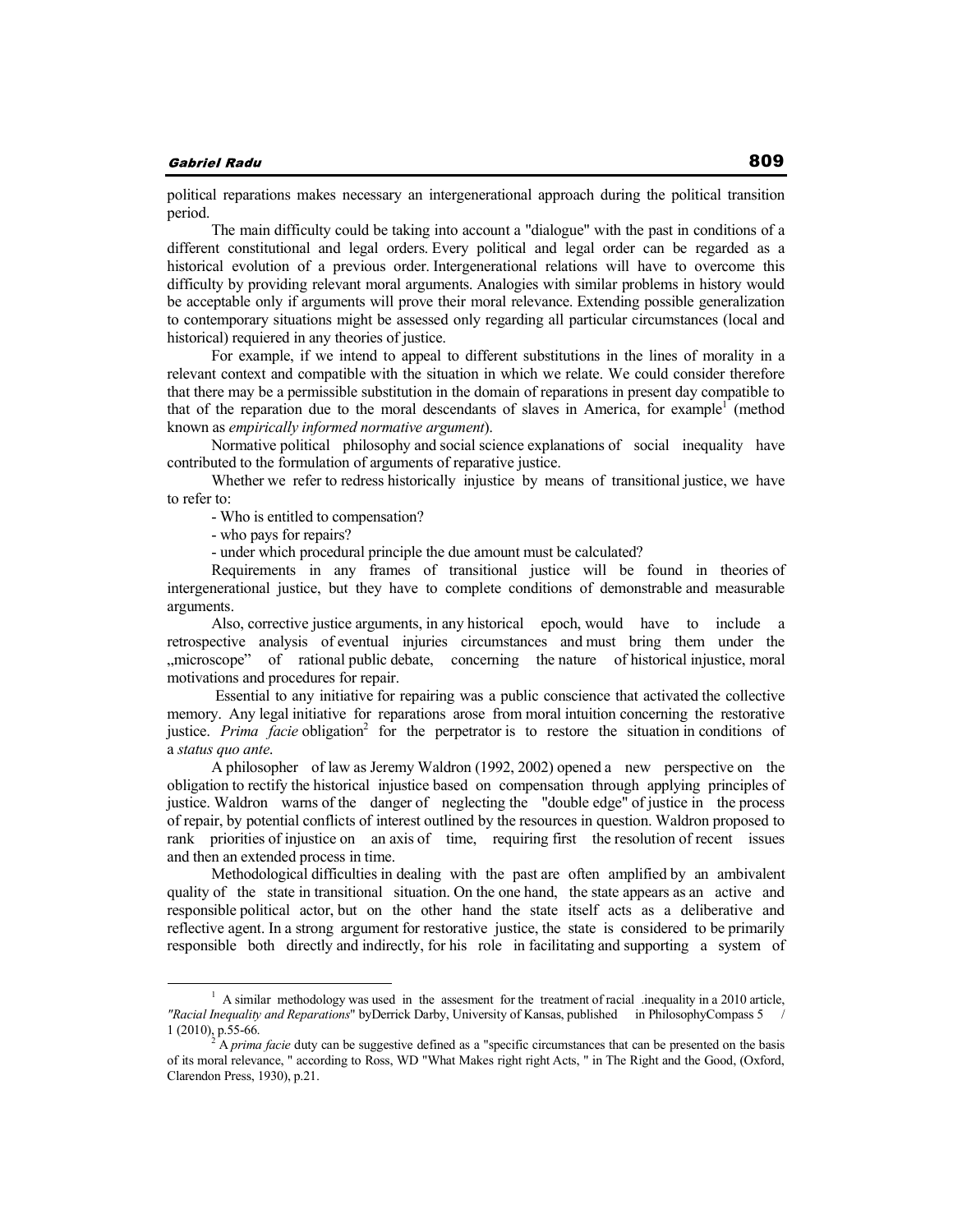subordination to the groups that had been injured, especially after passing a period of time in a constitutional system. In any theory of law, stronger that the obligations for justice enforced between individuals, are the obligations of the state, espacially in restoring injustice and unjust exploitation. A moral obligation of the state is to recover the visible signs of injustice produced by the policy of the state institutions in the past. State acknowledgment could be formulated only by public policies in demonstrable and quantificable manner. An eventually state inaction would constitute a further enhancement of the effects of injury.

Specific to intergenerational relations is the fact that time is ... continous, linear, unidirectional and irreversible"<sup>3</sup>. The fact that time cannot intervene on what happened in the of the last generation exclude any contractual relationship possibility with the past. Including arbitrarly the last generation in a contractual relationship *sui generis*, it opens, according to Bell, the path of counterfactual reasoning, very difficult to be admitted even at an intuitive level. But a formal exclusion of the past generations cannot ignore in a moral analysis their posthumous interests<sup>4</sup>. Intergenerational justice as a subspecies of justice, is a culturally determined concept, with a significant contribution even in classical theories of justice. Nozick asks "How far in the past we have to wipe the injustice?" Difficult as well is answering how to change things, if both the beneficiaries and losers are not directly engaged in the historical wrong, for example, the case of their descendants<sup>5</sup>?

The concept of intergenerational justice can refer, in some specific approaches for example, from general to particular, to an ethical problem of distribution of resources available in insufficient quantities between different age groups in society. Intergenerational justice can act as controversial stake in allocation of resources for educating young generation vs. resource allocation for protecting the elderly<sup>6</sup>. In some situations intergenerational justice argument concerns in the very existence of rights and obligations between the present and the past generation or the next generation, as well as the admission of the existence of such rights in the application of theories of justice in issues concerning relationship between different generations.

## **III. Transitional justice and restoring issues**

Issues of transitional justice seems to be a complex task in the assessments of the legal consequences generated by regime change. Restoring democratic regime in conditions of transition from a "monolithic" past to a "plural" present, represents a fertile ground for debates in the general theories of law. Restitution issues were limited in public debate only to discussions about legislative acts with applicability in real estate claimings of the injured persons in their property rights, in romanian courts or European laws<sup>7</sup>. Restitution itself represent an important side of intergenerational justice, the complex of such problem could not be simplified only by reducing the concept of intergenerational justice to a simple restitution. The restitution problem is also an applied ethics matter that require an ethical perspective approach. An ehical similarity in the case of regime change brings another types of historical shortcomings of those who have fulfilled their obligations imposed by the totalitarian regime and as a "reward" for their social status became disastrous without having any restitutional problems. The issue of reparations is required to be approached under different angles of moral relevance starting a debate in legislative bodies, academic or media space. We will try to draw some explanatory models that could shape certain patterns in the matter of reparations.

<sup>3</sup> Bell, 2003, p. 140, Bell, W. (2003). *Foundations of Future Studies*. New Brunswick, NJ:

Transaction Publishers, source: http://www2.warwick.ac.uk/fac/soc/pais/staff/page/ecpr/

<sup>4</sup> Callahan, J. C. (1987). On Harming the Dead. *Ethics, 97*(2), p.341-352

<sup>&</sup>lt;sup>5</sup> Nozick, Robert "*Anarhie, stat și utopie*", (București, Humanitas, 1997), p.200.

<sup>6</sup> Source: Medicine Encyclopedia, vol. 2, Aging Healthy, Intergenerational Justice, http://medicine.jrank.org/ pages/934/Intergenerational-Justice html<br>
<sup>7</sup> Seensius Emerual Mibell "Bay

Socaciu, Emanuel-Mihail,"Restitutia imobilelor nationalizate: preliminarii ale unei evaluări morale", Sfera Politicii, nr.128, 2007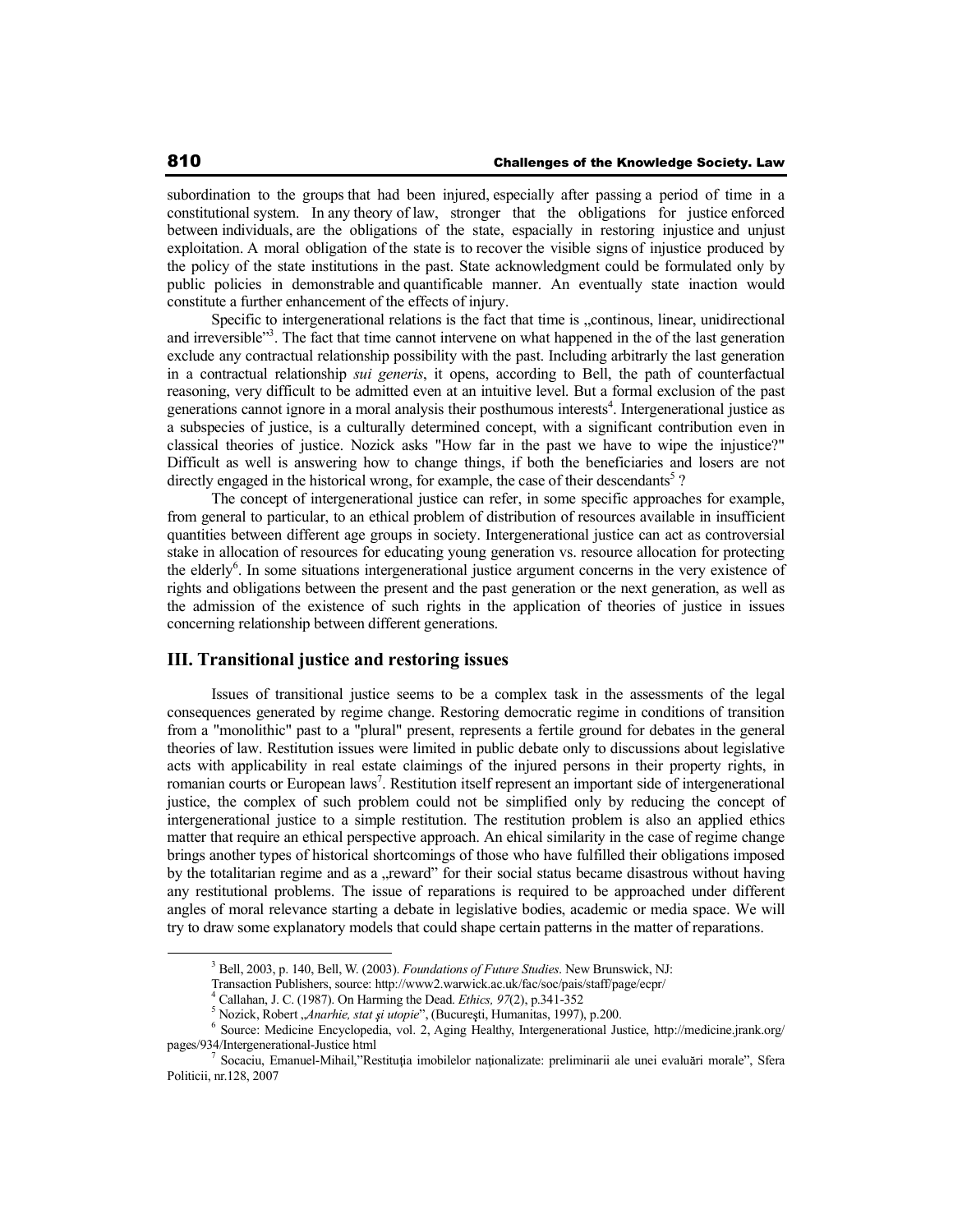In literature was suggested that one of the possible techniques to address the issue of restitution could be a counterfactual approach to the issue<sup>8</sup>. There are numerous difficulties in determining the facts, historical context or the complexity of analyzed cases. In the absence of possibilities in counterfactual approach, were propositions of direct return of natural resources, goods, etc.The solution of physical return is not accepted from the point of view of the teories of justice because arises problems like the current market value of the property, either the temporal possesion or *time preference<sup>9</sup>* (Rawls, 1971)

An utilitarian approach to intergenerational restitution policy cannot be achieved in a costbenefit analysis because of the impossibility of setting a time preference agreement. Without a well defined set of preferences it cannot be a formulated a cost-benefit analysis because it would lose the strength of normative and practical applicability.

 A counterfactual analysis based on what would have happened if the theft would not exist requires strong moral intuitions<sup>10</sup>. Another possible approach would be an imposition of an external rate of time preferences in order to compare the value of assets over several generations. To implement a positive rate of time preference across generations, an analyst should opt for an explicit moral reasoning on how the price of the object of restitution was formed, grown and diminished in the time (*restitution liabilities*). Ethical constraints that requires time preference approach gives us a satisfactory solution of justice. In these circumstances, the restitution process over generations is not only a matter of transfer of resources from past to present value, using for this purpose only a positive economic analysis. Restitution policy becomes more complex when deals with pecuniary value judgments. Based on this assumption we have to answer about how much money must afford the state to pay to the victims, why, and whether this policy could be admitted as morally considerable effort made by the state for his own past injustices.

Restitution issues in the perspective of Ackerman (1995, cited by Fishkin, the "Boundaries of justice") have an interest not only in the technical approach, but also for the status of the participants at a moral debatre, in a context of a neutral dialogue.

#### **IV. Moral considerations on reparations**

 In intergenerational perspective, the restitution argument is strengthened when the effects of nationalization were very negative and it generated a persistent injustice. Arguments are built on intuitions, current practices and moral injustice by studying history, even some authors believe that the restitution argument claim lies in the context of intergenerational justice more than in historical injustices $11$ .

Once the frameworks of post-totalitarian political regime were established in the new democratic order, public debate on social demands were focused on moral repairs, proposing different solutions. Whether it was a case of goods or real estates, the repair has been alleged in its pure form, strictly speaking a "turning back the watches" to the *status quo ante*. Experience has shown that this is an ideal that can not be put into practice. For injuries to individuals, physical or mental demages, finding an equivalent for compensation could not be stated as a principle. No any precise criterion was managed for compensation for moral right that a person is entitled to receive in order of confiscationed property or for life years lost in prisons during the dictatorial regimes. It has been argued that a nonmonetary injury can not be perfectly equated in terms of symbolic repair.

<sup>&</sup>lt;sup>8</sup> Source J-store: article: "Discounting and Restitution", p. 184 Cowen Tyler, "Philosophy and Public Affairs", vol.26, no.2<br> $\frac{9}{2}$ 

TOJ, cap.V, paragr.45, p.293, "Time preferences"

<sup>&</sup>lt;sup>10</sup> source J-store: article "Discounting and Restitution", p. 184 Cowen Tyler, "Philosophy and Public Affairs", vol.26, no.2<br><sup>11</sup> Lyons, David (1981), "The New Indian Claims and Original Rights to Land", în "*Reading Nozick"*,

<sup>(</sup>Oxford: Blackwell), p. 355–379.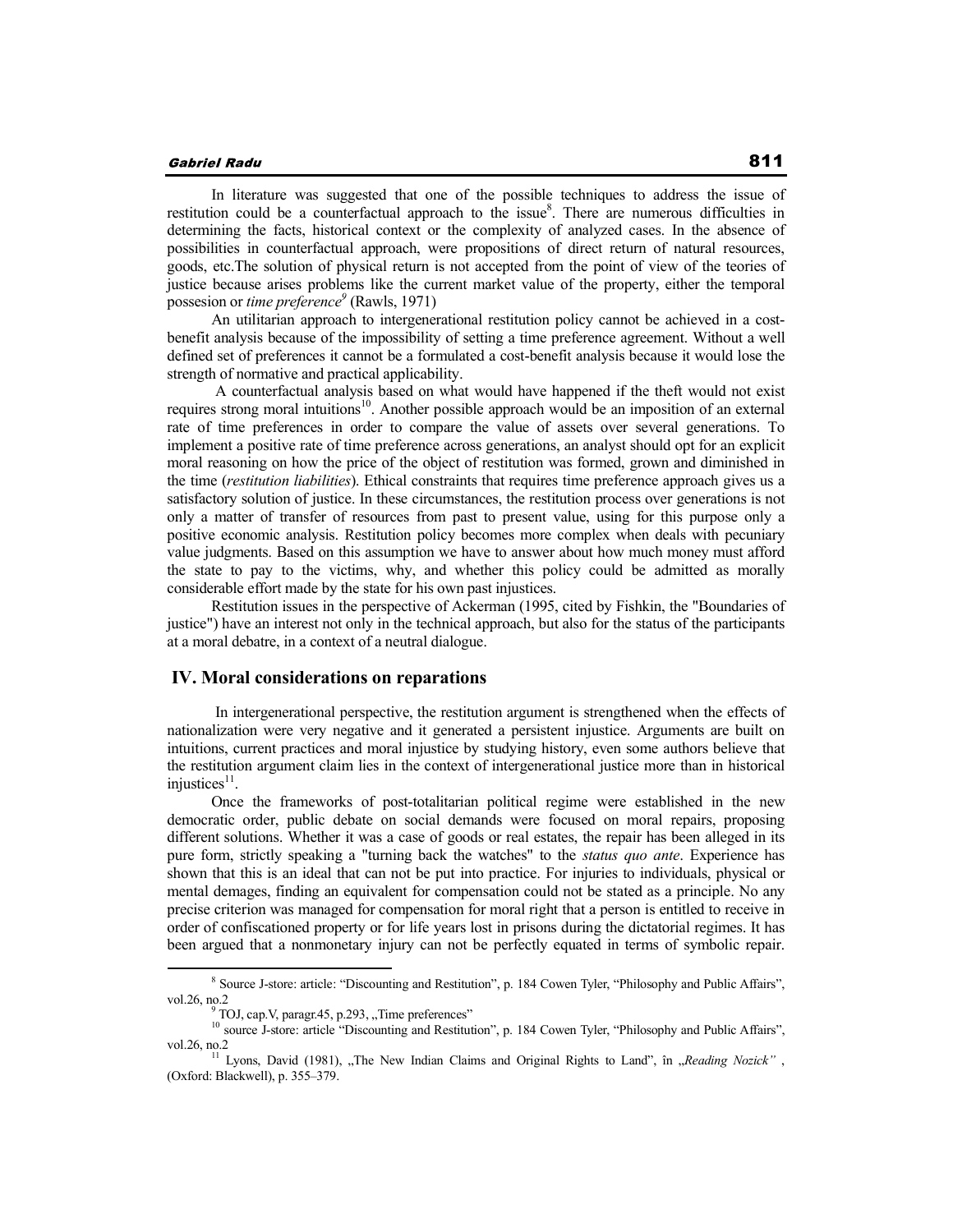General theories of law have revealed that the application of retributive justice by criminal justice retribution and a subsequent repairing process, have the virtue of refocusing society in a moral space. Punishment and reparing has the virtue of restoring social relationship between the offender and the injured. Mechanisms of reparative justice, aimed at offsetting are the key in rebuilding the moral core of a society. The moment for initiate a corrective justice overlap with the regime political change, on condition that free political debate can take place, the moral evaluation is operational in the sense described by Kierkegaard "history can be lived only forward and assessed backward". Where victims of political injuries (including ethnic or racial persecution on grounds of political motivations) are no longer alive, moral reparation could to be made only with moral means, honoring the memory of victims in the official acts of the state. Reparation, whether pecuniary or moral status, has a strong legitimacy given by systematic presence of the political repression. Assuming that most citizens of Eastern European states would be freely chosen socialism and expropriation, does not make the totalitarian transformation to be a legitimate policy. Moral significance of a democratic decision that most citizens choose to put their wealth to be shared and managed by the state, cannot be extended to everyone, proclaming same moral situation, when it is clear that any person represents an authority in the matter of his/her own fortune.

 Communist totalitarian state, no matter how legitimate would have been its foundation cannot claim legitimacy in the historical process where his raw power confiscated the wealth of families, farms and the means of production, turning abusively the owners into state tenants. Affirming that the process of expropriation was just a simple wrong side of a good socialist transformation, it results then that all its victims are in position of main candidates prima facie to damages compensation. Legitimating the expropriation by arguing that social revolutions do not happen at the polls can not be accepted as a final outcome. Even if by democratic processes may result social class or political groups that are inadequate compensated iit requires a legitimate remedy. The legitimacy of a regime is not just about how he comes to power. The Nazi regime, for example, came to power through free elections, but its illegitimacy came from the policies that profoundly affected the human dignity.

A theory of retrospective moral evaluation would be the key to understanding intergenerational justice in conditions of regime change. A moral evaluation of history would be a very complex endeavor, so we try to offer just a preview of a narrowly defined context, whose nature and character can be morally judged.

A historical normative theory of property as lockeanis consider that any title of property is sufficient that any legislative changes that aim an expropriation would be excluded on grounds of moral justification. A moral theory applied during totalitarian period tried to defeat lockean argument by claiming that ownership is given also by the quantity of work submitted as a production factor, been able to convert the worker in a collective owner of a share. Collective property would thus become stronger through a new element merged in ownership, the amount of work. Marxist theory neglects that the amount of work was remunerated under an employment contract and can not merge in property right.

In the explanatory introduction of the romanian nationalization law from 1950, what disturbed the regime was the very existence of the property title, which have been considerred a potential "*exploatator*" ("exploiter"), attribute admitted only in the benefit of the state.

If the case of communist expropriation from GDR, between the years  $1945$  to  $1949^{12}$ , the justification for confiscation of large enterprises and agricultural areas exceeding 100 hectares has been made under the so-called "denazificaton". The meaning of "denazification" was punishment,

<sup>&</sup>lt;sup>12</sup> Mark Blacksell, "The Reality of Property Restitution in Central and Eastern Europe," Material prezentat la "Conference on Political Transformation, Restitution, and Justice", la Jagiellonian University, (Cracovia, Polonia, 6–8 iunie 2002).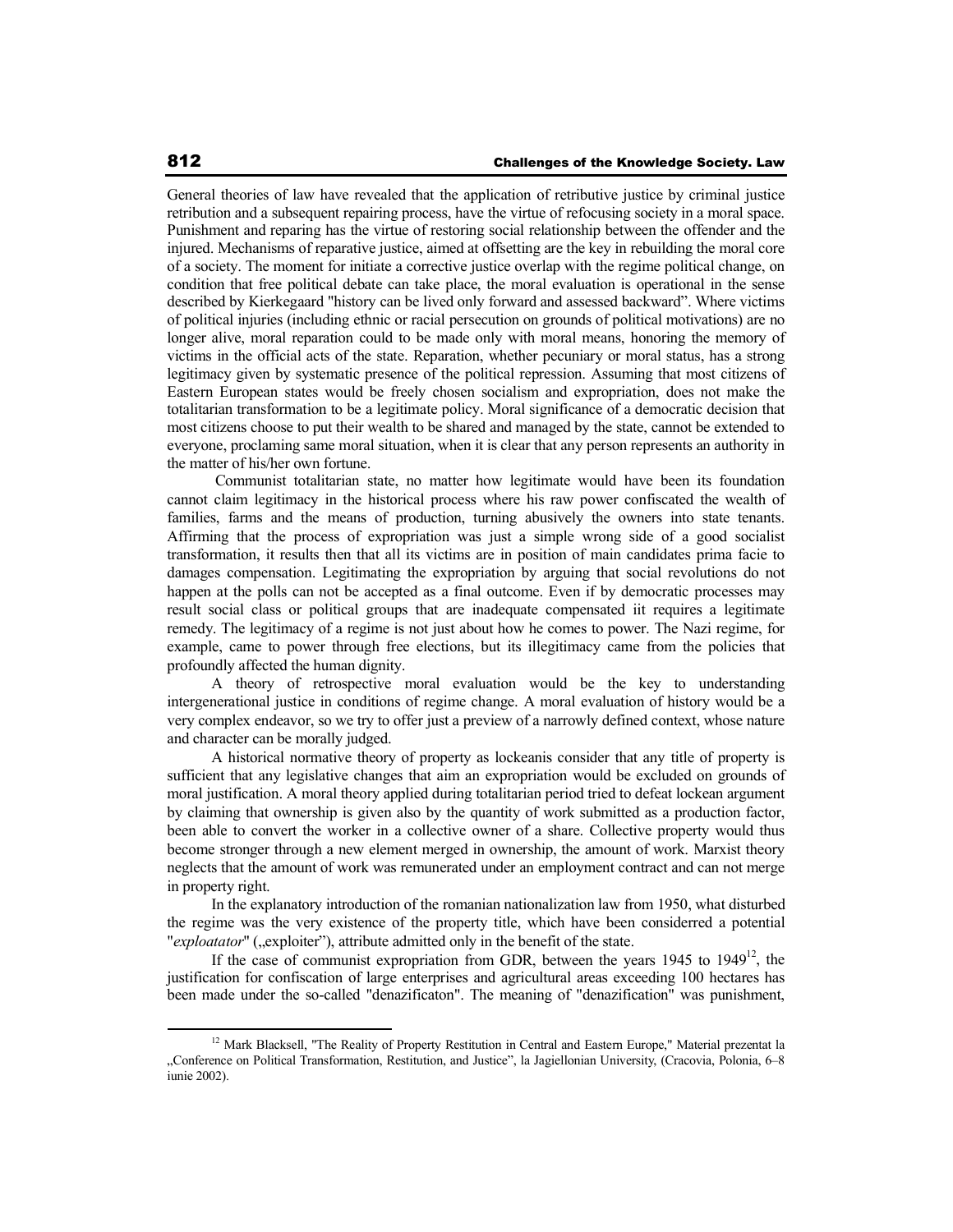from a retributive point of view. Property contains, in the eyes of the totalitarian legislative, a dangerous potential behavior of the material property owner.

## **IV.1. On monetary compensation**

If the repair by in-kind compensation is objective, repairing in financial equivalent raises several issues of justice, considered to be a subjective compensation. As a starting point, the total financial compensation is known as a "maximalist" one. A maximalist approach considers the value of the expropriated property at a market value during the expropriation, adding the possible lost income while the property belonged not to the rightful owner. In a moral evaluation of compensation, maximalist approach is unsustainable given that the owner could had acces to a form of use, like possession, or the case in which the State has offered some form of material compensation.

Moreover, even assuming that we could calculate a market price in its historical context, it is difficult to determine the income generated by exploitation of these assets in uncertain conditions. Here we are in the presence of a similar argument, with the same force as Jeremy Waldron's argument, speaking about the rights to compensation claimed by aboriginal peoples. The calculation would be made in an ideal context revenue management, fact hard to be accepted even in the counterfactual approaches<sup>13</sup>. Also, in case of maximalist approach to compensation, the victims of expropriation would be in a best-off situation and nonvictims of expropriation, from the same period would be in an unfair position, because they had suffered other kind of losses during totalitarianism, like their life plans that have been altered by a brutal authoritarian state<sup>14</sup>. A fundamental difference that characterized the discontinuity between the two regimes was property regime, although not alone. When trying to evaluate the restitution process in time, we may find connection with new political context, social and legal issues. For example in the cases of reparations applicants could be the heirs of victims. And a compensation given to the heirs of victims could exceed the maximum amount decided by the testator to be inherited. Also in any moral evaluation must be take into consideration that heirs would have been best-off in case they would have enjoyed all the assets, but any unfavorable situation were possible too and could affect the value of heritage. In other situations we can not ignore the potentiality variations of tax provisions.

The heritage problem lies in the moral intergenerational context. There are some streams of opinion against the "Death Taxes" (for ex. in the U.S.), population of many countries been affected by significant inheritance taxes, taxes that are present in almost all legislations. A state law can be set to any level of inheritance taxes, but taxing the surviving spouse or descendants are morally questionable, especially when they have suffered through expropriation and deprivation<sup>15</sup>. It is morally difficult to sustain a charge of family members in this context. Those who are entitled to inherit cannot claim a right to the whole legacy as long as any state can fix their fiscal policy, fact bring into question the correctness of monetary compensation. Clearly, legislative instability on legacy strongly affect the maximalist position.

A second important issue that brings into question the maximalist position is that it treats victims of expropriation in a normative isolation, separating them from other victims of the communist period, without restitution entitlements. Suffering caused by expropriation is only a simple issue on the state's limited resources, but not an exclusive priority on the political agenda. Also it cannot be overlooked those citizens who were not owners of real estate, but are entitled to compensation from numerous other reasons, having no access to economic or social capital, nor bequests. Random distribution of wealth has, according to Rawls, no moral significance<sup>16</sup>. Moreover,

<sup>&</sup>lt;sup>13</sup> Jeremy Waldron, "Superseding Historical Injustice,"Ethics 103

<sup>&</sup>lt;sup>14</sup> An idea developped in the book "Filosofie fără haine de gală: despre filosofie și politică", by Miroiu, Adrian, (1998, All Educational, București.)

<sup>&</sup>lt;sup>15</sup> Liam Murphy, Thomas Nagel, "The Myth of Ownership", (New York: Oxford University Press, 2002)

<sup>&</sup>lt;sup>16</sup> John Rawls, A Theory of Justice, (ed. Cambridge, Mass.: Harvard University Press, 1999), p. 87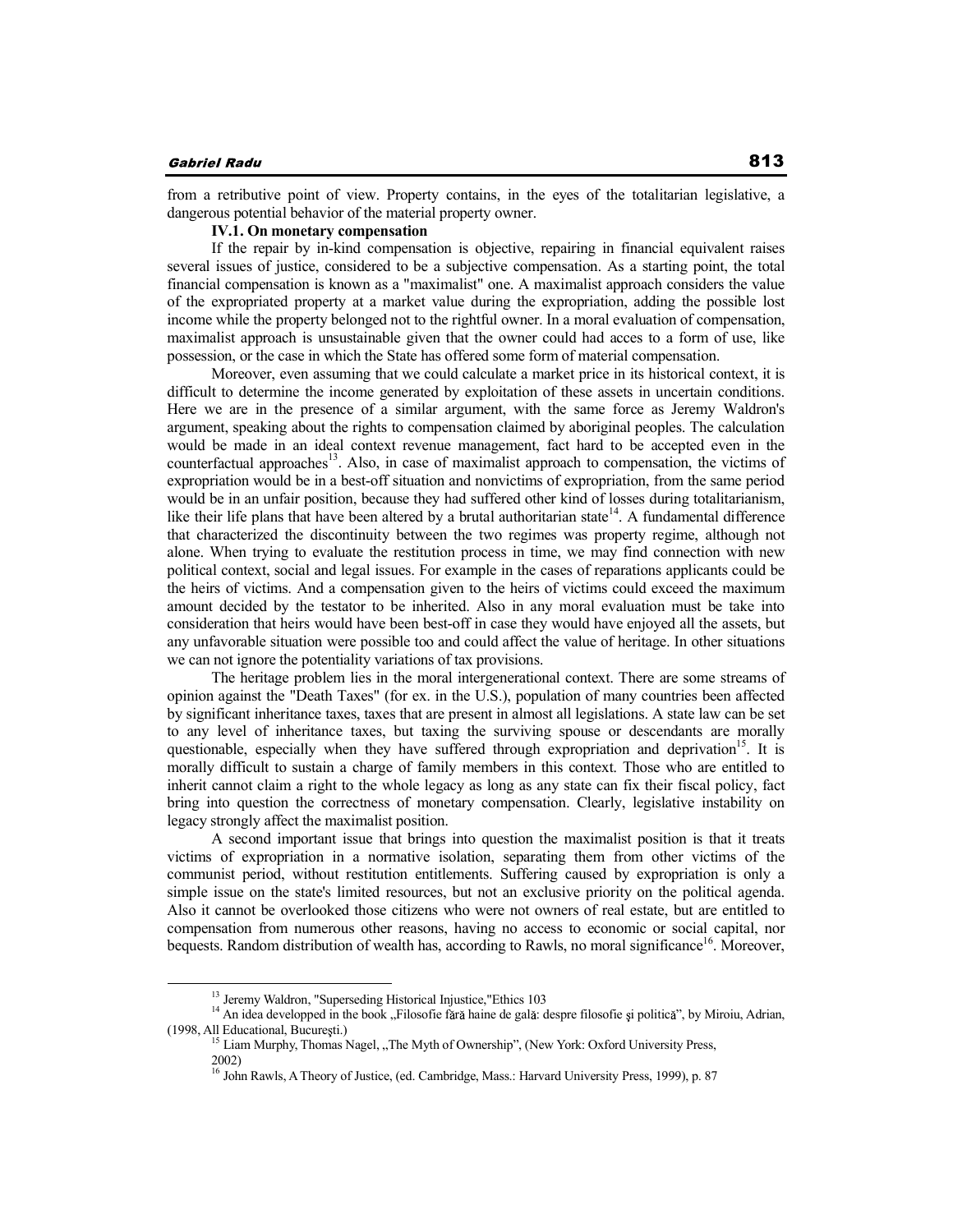some authors consider that until the expropriation moment the owner could fully enjoy of his property. Then he was removed from the benefits of his destiny, but this removing exceeded his moral predictible expectations. In this case we are getting out from transitional justice frameworks that we have proposed. But the problem of allegedly withdrawing a lucky destiny cannot be accepted as a expropriation principle, morally permissible.

## **V. Arguments against restitution**

1. It was argued that expropriation itself was more moral acceptable than dubious historical conditions in which property was acquired: unjust feudal traditions,: economic exploitation, gender discrimination, etc. In this intergenerational perspective, the argument in favor of reparations would be weak, if the "nationalization" may be able to produce acceptable moral arguments.

2. If the owners of real estate property planned their lives around the exploitation of their assets, the same legitimate expectations had those who had not property at all and were also deprived of their own capital - human capital - which could be exploited in other circumstances, if the communist regime would not came to power. And as the number of the latter was undoubtedly much higher than applicants for restitution. There were some opinions issued that property owners would be charged to bear the repair costs for other members of society, less favored by fate.

Non-owners of real estates were already in the worst-off position even before the expropriation of the rich ones, and so they would suffer a double injustice by worsening their position again by the paying the reparations only rich people<sup>17</sup>. In a moral line of thinking those without any property are entitled to compensation for spending their working capital, justifying their claim for compensation as long as they remained in the worst-off position. We cannot accede such an opinion as long as the "nationalization" was not completely dematerialized. This unjust legal act produced however profitable legal effects to different social classes and categories of population, and in many cases even the previous owners had access to his ex-propriety in conditions of mere material use, only *usus*.

3. For some authors restitution is an exercise of sentimentalism, because over time the market value of assets could decrease by the fluctuation of the market system, or of the tax policies could change and the transmission business to the next generation could be affected. Summarizing it can be seen that the requirements of restitution cannot be limited only to expropriations, but also must be extended to all those who fulfilled their duties in a manner of *bona fides* during the communist systems and they have been injured and so they have legitimate moral claims on state resources. The moral problem of reparation after a totalitarian regime was formulated by those who opinated against the restitution in a simple way: rewarding the favored ones of the fate at the expense of the disadvantaged ones. Reparation is a powerful argument, but is not decisive. According to some authors, the reparation is only a preference for a particular social policy and cannot be considered as a solution to social justice.

4. Another moral reason for rejecting the ideea of reparation was the identity the entitled holders. Regime change was treated as an end of a war and moral controversy scheme is identified as that by which citizens that were involved in war without their consent, had to bear the costs of war compensation, if their country was defeated. This obligation stands as well for those who were not even involved in the war. A social group included by force in the redress process who had no role in the formation of injustice will bear the costs of repair. Some opinions have emphasized that restitution process is not grounded only on suffering, but on the existence of conflicting interests between the victim and perpetrator<sup>18</sup>. In reparative moral requirements an important shift is made

<sup>&</sup>lt;sup>17</sup> An argument of Jon Elster, in "On Doing What One Can: An Argument Against Restitution and Retribution as a Means of Overcoming the Communist Legacy,"East European Constitutional Review 1, 1992, p. 15–17.

<sup>&</sup>lt;sup>18</sup> Kutz, Christopher "Justice in Reparations: The Cost of Memory and the Value of Talk"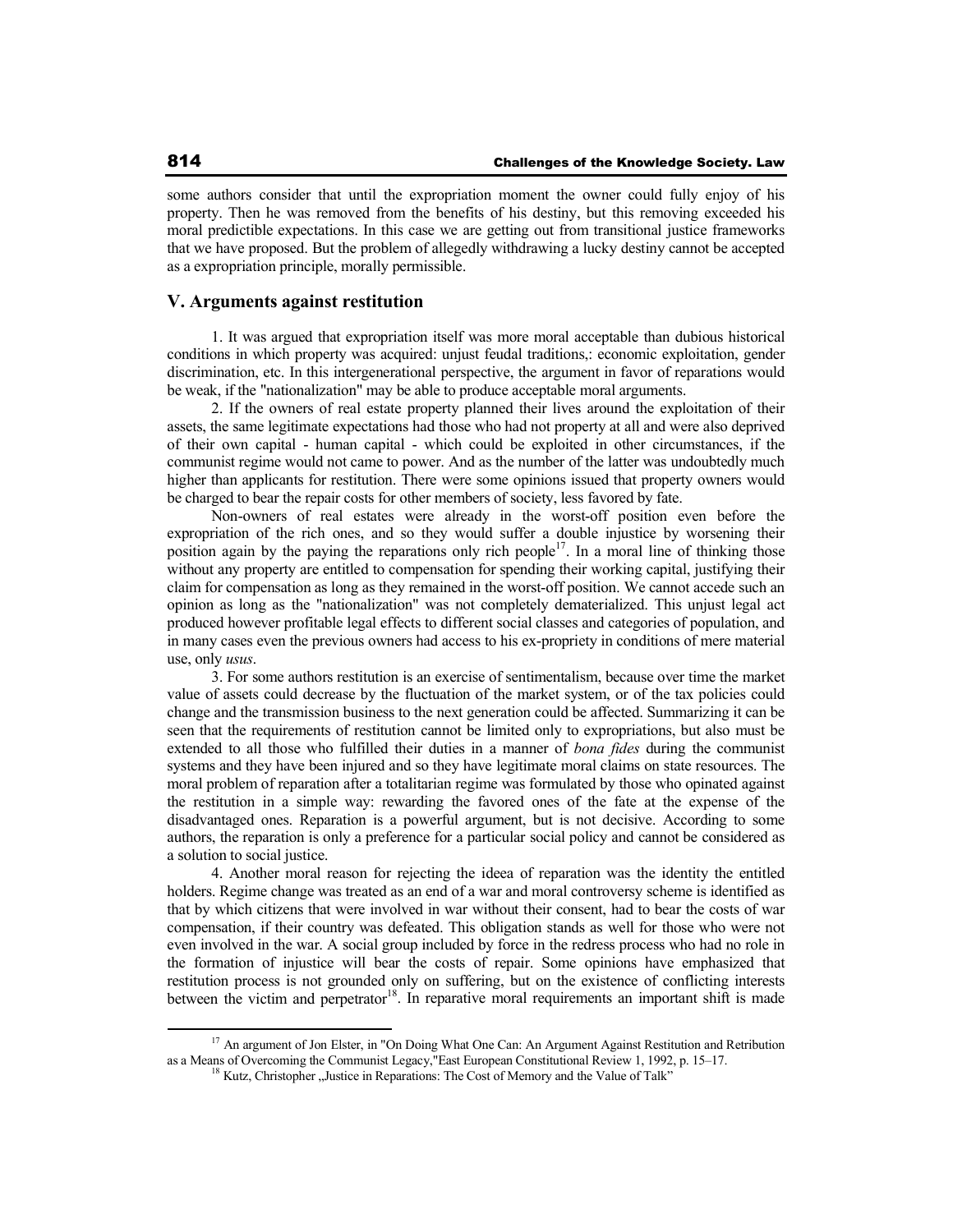when subordination of power is replaced by that of justice. A restorative acceptable model seems difficult because it requires strong correlation with the degree of public awareness. While victims of injustices seek their inclusion in a community of political and moral agents, aiming reparations, the holders of reparative obligations tend to separate morally from political institutions responsible for damages, requiring a fair assessment of each relevant case, hoping that general evil could be mitigated by justificative particularization.

5. The superseding thesis of historical injustices accepts a reduction of the force of ownership right. The reduction of entitlement for property rights is accepted in the case of changing circumstances, theory expressed by David Lyons and Jeremy Waldron. The core argument of weakening the entitlement by separating people from their land represents a form of prescription. As Waldron argues, justification of property must comply with a set of requirements regarding the rights, liberties and privileges, requirements characterized as "circumstantially sensitive". But in a same line of argumentation, if legitimate entitlement is sensitive to changes in circumstances, then the effects of illegitimate purchases or other infrigement of rights of some to become legitimate in changing circumstances. This represent the main argument in Waldron's thesis of superseding the historical injustices. The thesis regards only past injustices and it does not mean that past violations have been fair. For example: a community that used fraudulently the water source of another community forced by an ecological disaster. The act of injustice was morally superseded by the new circumstances. (Waldron 2004, op.cit).

But if compensation is possible, then it depends on "moral relevant circumstances and their evolution" (Waldron). Superseding argument is identified by the concept of *force majeure* clause, in the positive law.

## **V.1. Distributive justice vs. corrective justice**

Even admitted in Eastern European legislation, reparatory policies often lost ground against other public policies, even in the sphere of justice. In ranking priorities in terms of distributive justice, the requirement for access to public resources for repairs was below the requirements for political actions in reducing the poverty, below the need for health care or the state pension problems or other policies relating to investment in human capital, education, etc.

Some analysis consider distributive justice itself as a priority of application to the criteria of reparative justice. Distributive justice contains the principles for establishing a public policy framework, including management issues of property litigation against the state or other individuals, the economic and social needs. Priorities of distributive justice are given by government institutions, including the tax system, health or education, institutions managed by the distributive process system.

Corrective justice concerns the principles of justice that aim to rectify any intrusion in the individual rights, to preserve physical and spiritual integrity of property, principles that contained within the institution of tort-law in the Anglo-Saxon legal system<sup>19</sup>. The restoring of a lost property is a matter of corrective justice, but we have to introduce a distinction between the expropriation made under totalitarian political pressure and the expropriation made for reasons of urban architectural necessities in the political transition process.

Central and east European countries have experienced both the requirements for distributive and corrective justice. It appears as problematic a conflict of priority between the two, when it appear a problem in choosing between them. By its nature, distributive justice establishes the entitlements, corrective justice protects from possible violations. Corrective justice impose the restoring of the *status quo ante* principle. If the principle of *status quo ante* is regarded as illegitimate, then state institutions are no more justified in their moral status and a transitional justice is required. Difficulties in dealing with reparations requirements will impose a stronger conception of distributive

<sup>&</sup>lt;sup>19</sup> Stephen Perry, "Responsibility for Outcomes, Risk, and the Law of Torts," in Philosophy and the Law of Torts, ed. Gerald Postema (New York: Cambridge University Press, 2002).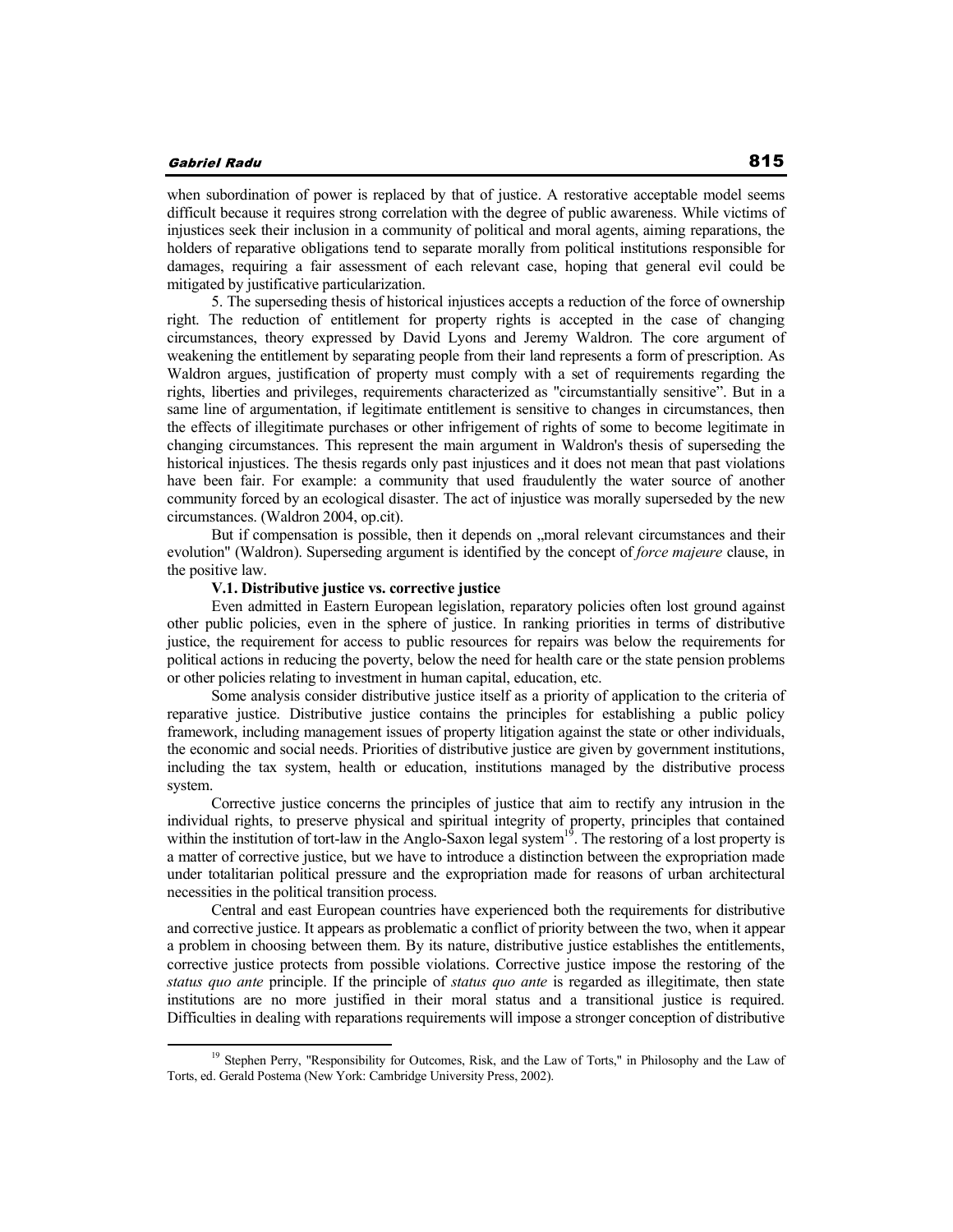justice. Strict theories of distributive justice, egalitarian or utilitarian, requiere a total subordination of principles of corrective justice in order to achieve their distribution purpose.

If Lockean legitimacy approach is binary (justice can be compatible or incompatible with a set of principles), a complete liberal vision have to answer to corrective statements in non-ideal circumstances. According to Rawls, the beneficiary of distributive justice is the "basic structure of society". Taking into account their different spheres of interest, distributive and corrective justice can relate in different shape<sup>20</sup>. First, corrective justice can appear as tool of distributive justice: the principles of corrective justice seek to maintain fair distribution of goods. On this ground, restorative justice emphasizes its normative force by the difference between the present unfair context and fair desirable distribution. Second, restorative justice can be seen as independent from normative distributive justice: corrective justice must resolve the turmoil of property, obstructing the illegally distributive approach, for example, in terms of a reasonable institutional expectations.

Even if it concludes that the East European socialism has failed because the scheme of distributive justice, imposed in opposition with individual choices, we just think that accumulation of citizens during this totalitarian political system - cars, apartments and other properties - worth in turn to be protected in case of an arbitrary illegitimate usurpation, whether direct or indirect. On this grounds, the strength of corrective justice requires the protection of legitimate expectations as an auxiliary of distributive justice.

None of these criteria is entirely satisfactory. In the absence of a fair distributive criterion it is hard to foresee a significant regulatory power of the corrective justice. If principles of distributive justice are sufficient to evaluate the distributions of post-expropriation, any corrective requirement should be determined solely by a distributive way. Conversely, if the principles of distributive justice applies only to basic social institutions, (Rawls's argument), so that the current distribution is only a matter of consensual transaction in an institutional framework, it should be difficult to foresee any moral force for arbitrary models involved in the modification of the private property. In this argumentation, the principles of distributive justice have insatisfactory relevance in corrective context.

A third possibility, more plausible in the sense of some authors (e.g. C. Kutz), would be full integration between distributive justice and restitution. Reparative justice principles represent a distinct normative basis as long as it express an ideal of interpersonal behavior and responsibility, but the force of those principles is effective only in a scheme of distributive justice.

So we could distinguish two possibilities:

- An inability of a state to ensure a minimum living standard, with a strong corrective bias, but neglecting its distributive liabilities. With limited financial resources cannot be ensured the minimum functioning of the basic structure of society. Once assured the basic needs, including the management and functioning of democratic institutions, granting compensation for injuries may proceed.

- Second, correlation between corrective justice and distributive justice is more profound. Injuries caused by expropriations are relevant facts evan for a distributive justice process, from the point of view of relative position of the victims and the degree to access to compensation.

It should not be neglected the view claiming that that imposition of reparation in kind was prefered by the state for reasons of economic efficiency of state administration, the cost of maintenance of assets was a hard financial burden for the state, fact that would have affected the distribution process.

#### **V.1.1. The problem of cultural property restitution**

The most restrictive form of compensation is considered the restitution of the community property of churches, synagogues, museums, universities, other cultural places, because of its public good indivisible structure, its importance in community life. Requirements for reparation in this case

<sup>20</sup> Stephen Perry *"On the Relationship Between Corrective and Distributive Justice*," in Oxford Essays in Jurisprudence, Fourth Series, ed. Jeremy Horder, New York: Oxford University Press, 2000, p. 237–63.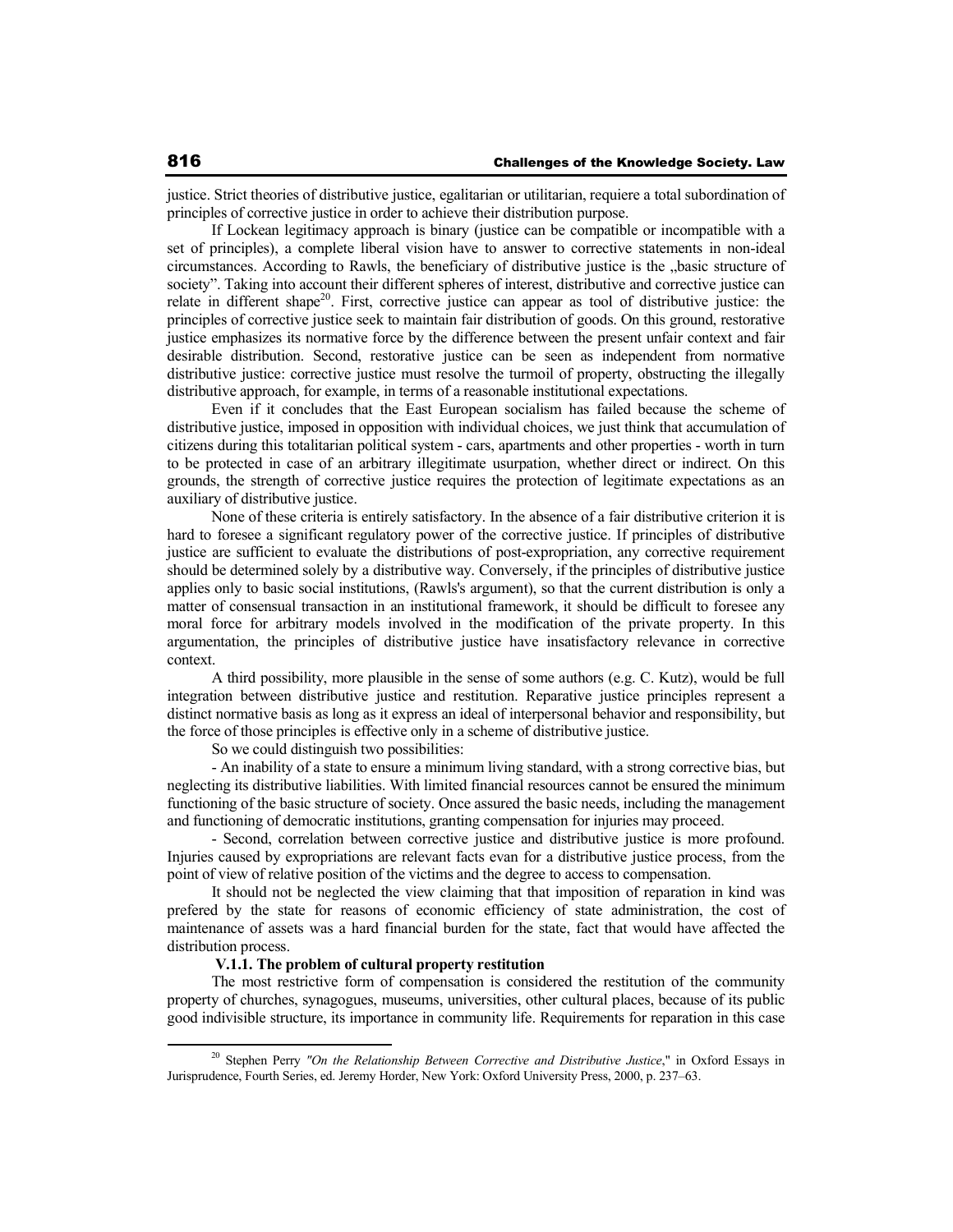be expressed in a money ammount. The value of these institutions is given by their cultural tradition in community. The seizure of these institutions give priority for allocation of resources in order to restore the previous situation. The requirement derives from the contribution they make to the cultural life of those communities $2<sup>1</sup>$ .

Loss of common culture is considerated a greater loss than that of the property, even if the members of society have adapted their life to the imperatives of political and social commandments of the time. A stronger argument in favor of refunds is the need of traditional institutions, as future sources of culture. This is the argument of intergenerational justice of Rawls, the moral necessity of strengthening the right institutions.

If the properties may not be returned in kind, a subsidiary of compensation requirement is fully justified to reconstruct traditional infrastructure elsewhere, but fully accessible to the community. The argument for reparations lies both in the corrective and distributive justice in the case for the restoration of cultural life, and it is mandatory in the case of the massive dislocations of population.

Although common pool resources is limited, the necesity for repair has a moral justification in the same way like satisfying the need or interest for distribution.

In ordering the priorities for reparations Jon  $E$ lster<sup>22</sup> considers that reparative justice requirements for cultural groups take precedence over all other repair requirements.

## **V.2. Mainstreams in Romanian restitution debate**

The romanian legislative debate has enumerated several visions for restoration of the totalitarian state injustice. Thus, some guiding ideas could be highlighted.

Restitution of property has never been discussed as a reverse political measure of nationalization, although therestitution was qualified in various parliamentary debate as a "political moment of truth and justice, for the resolution of economic issues"

Restitution in kind has been seen in some political positions as preferable in terms of efficiency, but not in terms of justice, the repairing process by restitution in kind was considered preferable than compensation with money from the public budget. Pecuniary compensation was admitted only as an exception to repairation. Arrangements for refund in cases of exceptions provided three modes of compensation: equivalent goods or services, government bonds and shares. The advantage of this project was considered by its promoters to avoid the encumbrance for many years of the state budget. The draft law also covers both the housing estate, which formed the subject of the controversial Law no. 112 and the destination other than residential buildings, like the economic buildings. Besides reparations any draft law was concerned for dealing with the concept of legal stability, trying to achieve continuity in the rule of law. Restoring justice issues were focused on some aspects of language that generated questionable interpretations. Parliamentary debates have varied between concepts like "return of the equivalent" or "the equivalent remedies."

Often, some parliamentary moral evaluation revealed that restitution had a negative character negativ by its utilitarian aspect. Moreover, in lacking moral landmarks, during certain debates there was not dificult for some of them to justify the uselessness of a remedial legislation. Thus, in a costbenefit analysis, restitution would have costs an amount that exceeded the benefits, that would be received only by a small part of the population. In an opinion, the reparation policy would be destinated only to 5% of the population, the rest of 95% of the population would not have suffered any damages at all. The moral problem that intervenes here, according to parliamentary studies information, is whether 92% of the country's wealth must be transferred to 5% of the population. As it could be seen, a matter individual right is reported, even after 1989, quantitatively, configuring a new issue, the absence of this concern for the great mass of the population. Any ethical principle

<sup>&</sup>lt;sup>21</sup> Jeremy Waldron, "Minority Cultures and the Cosmopolitan Alternative," in The Rights of Minority Cultures, (ed. Will Kymlicka Oxford: Oxford University Press, 1995, p. 93–119.)

<sup>22</sup> Elster, Jon, *Retribution and reparation in the transition to democracy*"....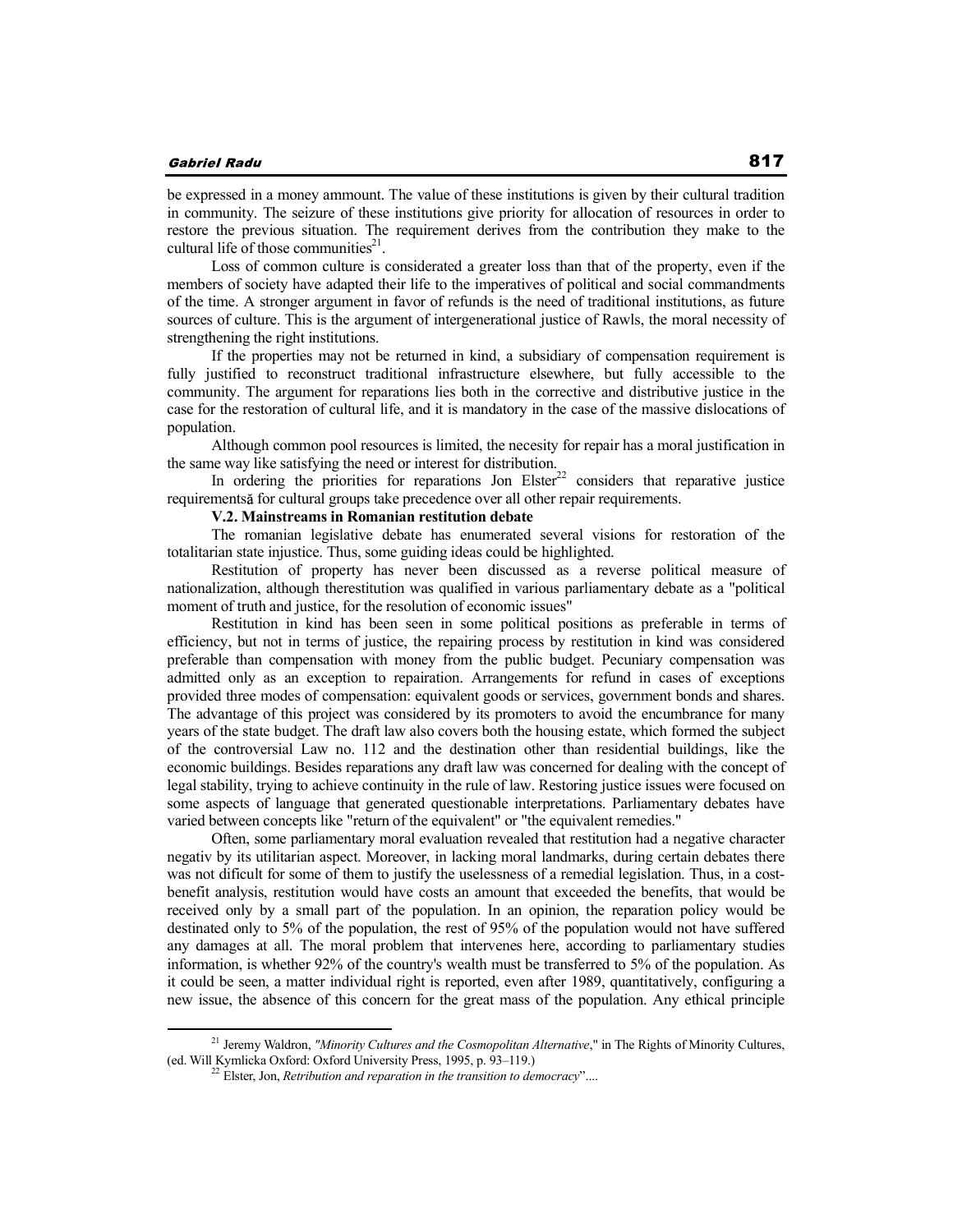would be sacrificed under such circumstances of absence of a great number of similar cases<sup>23</sup>. There have also been made moral judgements on neglecting any other disscutions outside the refunds of historical injustices, althogh "the injustice was done to all other members of past generations, who - under the old totalitarian social arrangements - have lasted for decades<sup>24</sup>."

Out of totalitarianism and during the political reform the debates had not exhausted the inventory of the ethical grounds for refund due to the vast particularization.

A comparative approach for integration of accepted practices of civil society in matters of intergenerational justice, would increases the interest in an "original position" of applying principles, either in the establishment of communist totalitarianism or a liberal democracy. A "time zero" for post-war German states, was considered in some papers as a moment of a "state choise", either for economic prosperity in terms of capitalism, or a social justice state (the former  $GDR)^{25}$ . Administration of a real social justice was considered as the result of state intervention in the former GDR. Intervention of the socialist states in the organization of the social life had shown a poor management in dealing with a social justice in a communist state, shaping a stronger criticism of the founding principles of communist authoritarianism. Admitting that justice could not be fully identified with the legitimacy, at least its intergenerational dimension of justice must have an important part as a constituent of it.

Following retrospectively some relevant behaviors of actors engaged in moral debate over repair issues during the transition period it could be foreseen dominant aspects of this context. Thus, a controversial issue which has not received a definitive answer, was whether the repair requirements of the victims of abuses and injustices can accept a state response in delaying the fulfilling of their claims on the grounds that the repair would compete with other types of requirements that the state must face $26$ .

In Romania, the fact that the repair is not fully carried out, so it could not be considered as *corrective justice* policy, is announced from the title of the decree-law no. 118 of the  $30<sup>th</sup>$ . of March 1990, as: "Decree-Law on the granting *some rights* to persecuted persons for political reasons by the dictatorship starting March 6, 1945, and for persons deported abroad or in prison…." In terms of intergenerational justice, reparation was realized by compensation for injured survivors (article 4 of the law), but under condition that it shall not be remarried later.

Motivation for remedy in the case of regime political regime is reflected in the normative acts issued on this purpose. In this respect, the Law 341 of 2004, shows even in the title called "law of gratitude for the heroes and martyrs, fighters who have contributed to the Romanian Revolution in December 1989", indicating also that beneficiaries of rewards are those who have helped the political change of regime "popular uprising in Timisoara, Bucharest and in other cities that were transformed into antitotalitarian revolution, backed by the army, who led to the fall of the communist regime and to the establishment of democracy".

Moral justifications for gratifications are set out in the principles which are governing the application of this law, as follows:

a. *Respect and gratitude* to the heroes and martyrs from December 1989, and care for the heroes survivors;

b. *Respect* for *historical truth* by deepening the research and documentation on the Revolution of 1989;

c. *Differentiation of stages* of the Revolution ;

d. *Defining the categories* of fighters, by distinguishing the commitment and participation in revolutionary activities;

<sup>&</sup>lt;sup>23</sup> Chamber of Deputies, Session from the 23th. of August 1999

<sup>&</sup>lt;sup>24</sup> Miroiu, Adrian "Filosofie fără haine degală", (Ed. All Educational, București, 1998)

<sup>&</sup>lt;sup>25</sup> Marshall, Gordon "*Was Communism Good for Social Justice?*: a Comparative Analysis of the Two Germanies", The British Journal of Sociology, vol. 47, no.3, sept. 1996, p. 397-420

<sup>&</sup>lt;sup>26</sup> Kutz, Christopher "Justice in Reparations: The Cost of Memory and the Value of Talk"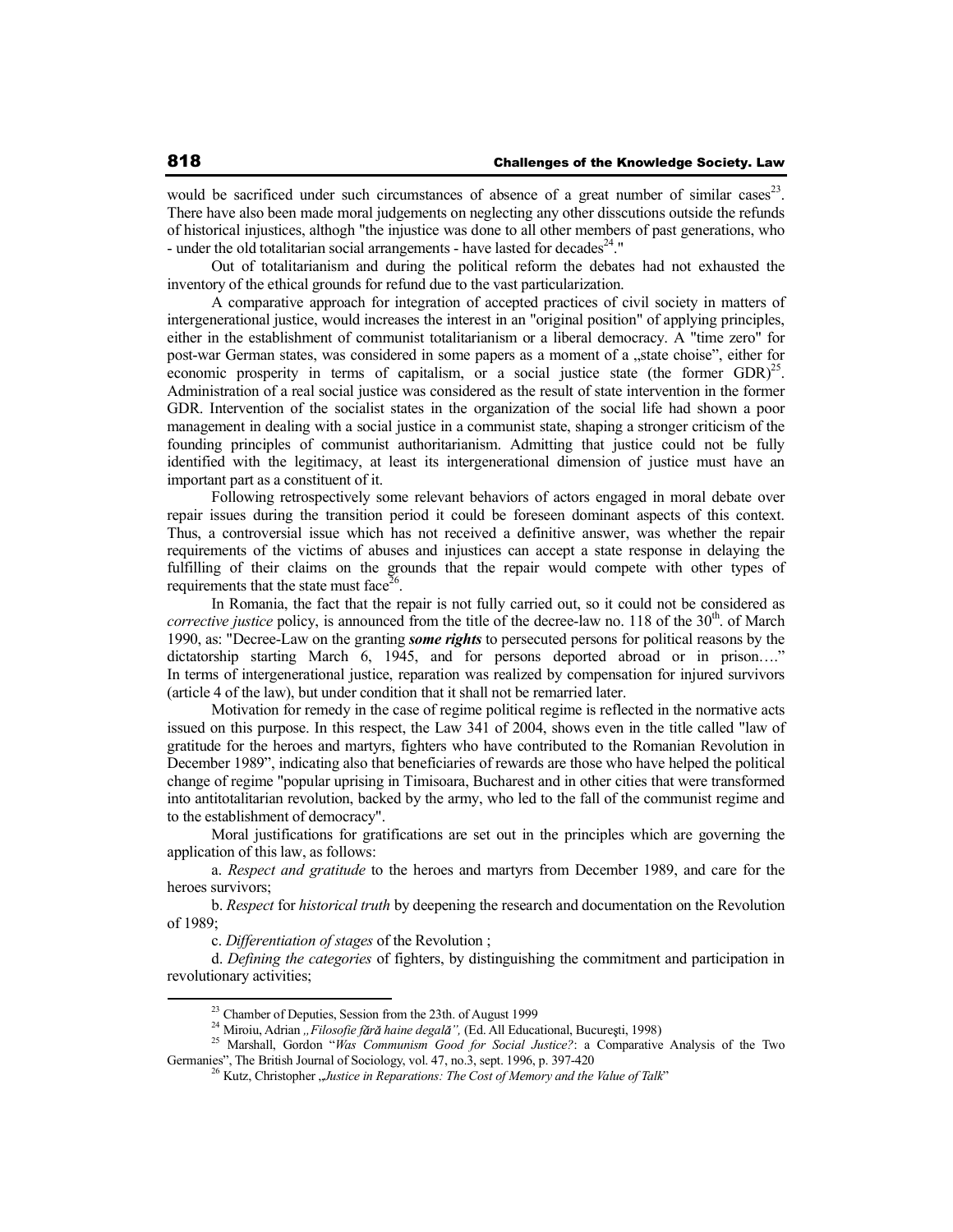e. *Differentiate between civilians and soldiers* on the stages and forms of participation in actions undertaken for Revolution;

f. *Equity* in the granting the rights under this law.

A distinctive and importantant aspect of the legal nature of the rights granted to participants is not considering them as *income*. In art. 5, paragraph 2 states that "the rights granted under this law are not considered income, nor taxed and do not affect the granting of other rights."

Delimitation of those who can not benefit from the provisions of this law (art. 8) might be regarded as a sign of moral accountability in terms of efficient factors of injury caused by the totalitarian political regime. In this position are mentioned "civilians and soldiers, who are proven to have been involved in the former Securitate forces as political police activities, and those who organized, acted, instigated and fought, in any form, against the Revolution of 1989 .

## **VI. Retroactivity challenges**

## **VI.1 The concept of intergenerational justice in the case of non-retroactivity. Case reparation issues**

A dificult argument faced by the intergenerational justice, especially in present-past relationships was the argument of *non-retroactivity*. In favor of a mandatory rule of non-retroactivity of the law, regardless of cause, have opined authors in different historical periods. In Hobbes's Leviathan<sup>27</sup> is stated that "any law passed after the consummation of a fact cannot turn this fact into crime. A similar principle is postulated in the U.S. Constitution (Article 1, sect 9 (3)) which prohibits any *ex post facto* action. Similarly, the European Convention on Human Rights bans in art. 7 that anyone can be found guilty retrospectively, if the facts were not violating the general principles of law recognized by civilized nations, at that time. The purpose of these provisions is formulated synthetically by Friedrich Carl von Savigny: ".... confidence in the rule of law in force is important and desirable. This does not mean we have the same confidence in the permanence of that law, but as long as the law is in force its effectiveness is indisputable"<sup>28</sup>. Our interest here rests only in matters of principle and their moral relevance.

If it is real that time initiates legal relationships, in intergenerational justice we can not speak of absolute opposition to non-retroactivity, because intergenerational justice itself contains the essence of retrospective approaches. The problem of non-retroactivity in some cases served only as a "political buffer"<sup>29</sup>, the legal responsibility of non-retroactivity is often protected by legal institution of the prescription. There can not been invoked the non-retroactivity when assessing the moral nature of the facts from the past, but relevant to transitional justice. Often, the post-totalitarian regime, by invoking the principle of non-retroactivity as a technical legal argument, tried to oppose the attempted repairs satisfaction (either economic or moral). Indeed, all modern democratic constitutions recognize unanimously that the law cannot look to the past. Sure, morally could be accepted the non-retroactively when speaking about a juridical sentence as long as it was not envisaged in the legislation of another legal order. Moreover, some political facts were not criminalized, even more, these facts were widely accepted as public service obligations to be performed in accordance with the requirements of that time. In the case of the totalitarian regime, the horrors discovered by retrospective examination of the past is the moral argument itself which requires democratic measures in order to safeguard the future democratic state. It is therefore morally

 $27$ , No law, made after a fact done, can make it a crime ... For before the law, there is no transgression of the law.(Hobbes, Leviathan (1651), Cap. 27-28)

<sup>&</sup>lt;sup>28</sup> von Savigny, Friedrich Carl, "Private International Law, and the Retrospective Operation of Statutes", 1880, p. 344.<br><sup>29</sup> Letki, Natalia *"Lustration and Democratisation in East-Central Europe*", în Europe-Asia Studies, 2002

University of Glasgow.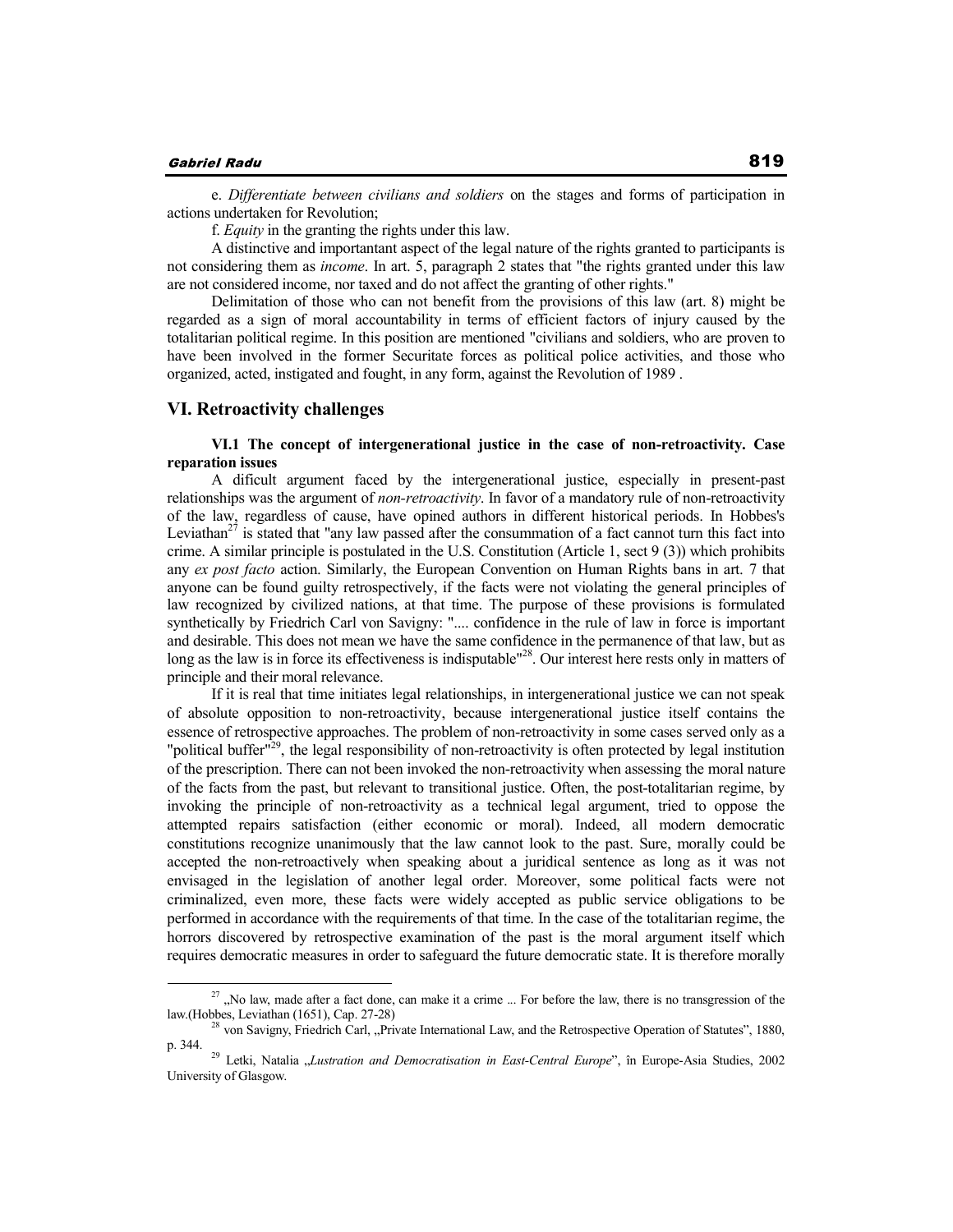accepted, for example, that a public servant of the totalitarian state has no longer a social capacity to respond to special conditions required for a democratic state, as a way of protection for future democratic institutions. In some Central and Eastern European countries, lustration was applied only when the public official has lied about his past. In a case like this institution of non-retroactivity couldn' be moral relevant in a case of consciously deliberate alteration of the official truth. An argument of political revenge in case of administrative removal from office cannot be sustained, as long as *transitional justice* expects honest answers to clarify the relationship with the past. In supporting the concept of retroactivity, was formulated an argument that could be described as one of the symmetry. Totalitarian regime itself has often acted retroactively regarding the political past of its citizens, so its entire existence of the totalitarian regime should be reviewed retroactively. Political transitions in East European areas were conducted with different intensity regarding the legislative changes. From a certain perspective any legislative change can be seen as a microtransition itself, which produced political effects even at a small scale. Legislative power, manifested in the form of a legislative will, had to justify any new passed law on grounds of efficiency or on a higher moral grounds. However, an important distinction must be stated. The institution of retroactivity required in a transitional justice political process must not be confused with a basic human right, argument that often was invoked misty, especially in the public debate.

### **VI.2. Arguments of the retroactivity of law**

1. Adherents of doctrine of retroactivity of law recognize the validity of this principle only in exceptional circumstances, where the negative moral consequences remain strong, through legal action or inaction, where a natural right was transgressed. As such it was widely considered that the Nazi laws could not be evaluated in a perspective of an active principle of non-retroactivity. On this line of reasoning, the legal approach of retroactivity sustained the Nuremberg trial.

2. Was argued also that retroactivity should be understood as a temporal range of options and not as a binary construct strictly based on acceptance or refusal. So retroactivity is seen as a possible recourse to stability in particular cases where the new law is unclear, in a kind of rawlsian reflective equilibrium, setting a kind of dialog with the previous legislation.

3. Also, a retroactive regression was considered and the use of judicial precedent, a source of law in Anglo-Saxon legal system, and by moral extension, moral precedent is used in moral dilemmas solving.

4. Theoretically, legislation is prospective and general, but the sentence is retrospective and particular. An acceptance of the moral argument of retroactivity is compatible with the argument set out by the U.S. Supreme Court, who stated in some of its decisions that the legislative changes, often defeat expectations based on the priority of the rule of law. Legislative initiative in this case is analitically regarded as a feature limit, tolerable but hardly acceptable in a democratic state. Of course, a reference like this has a strong libertarian political connotation, where the process of formal legislation is considered as non-necessary. The character of the libertarian society that has no bias in laws changing, it is morally a pro-retroactive attitude.

5. In U.S. legal practice the institution of retroactivity had prevailed even in civil contracts. Non-retroactivity principle was often cited in courts in contractual clauses interpretation, but the practice had recognized numerous exceptions to this principle.

6. Another argument that favours the admission of retroactivity in the reparation approach is based on the concept of "private rights" of individuals, that are naturally inherent to people rights, with pre-political origin. Also, "private rights" or "absolute rights" inherent to every citizen is a natural result of the freedom that cannot be sacrificed for the public interest sake. The fundamental purpose of any just legislation is to maintain and regulate the absolute rights of individuals, action that requires a regressive retroactive approach. The appeal itself to legislation is considered, within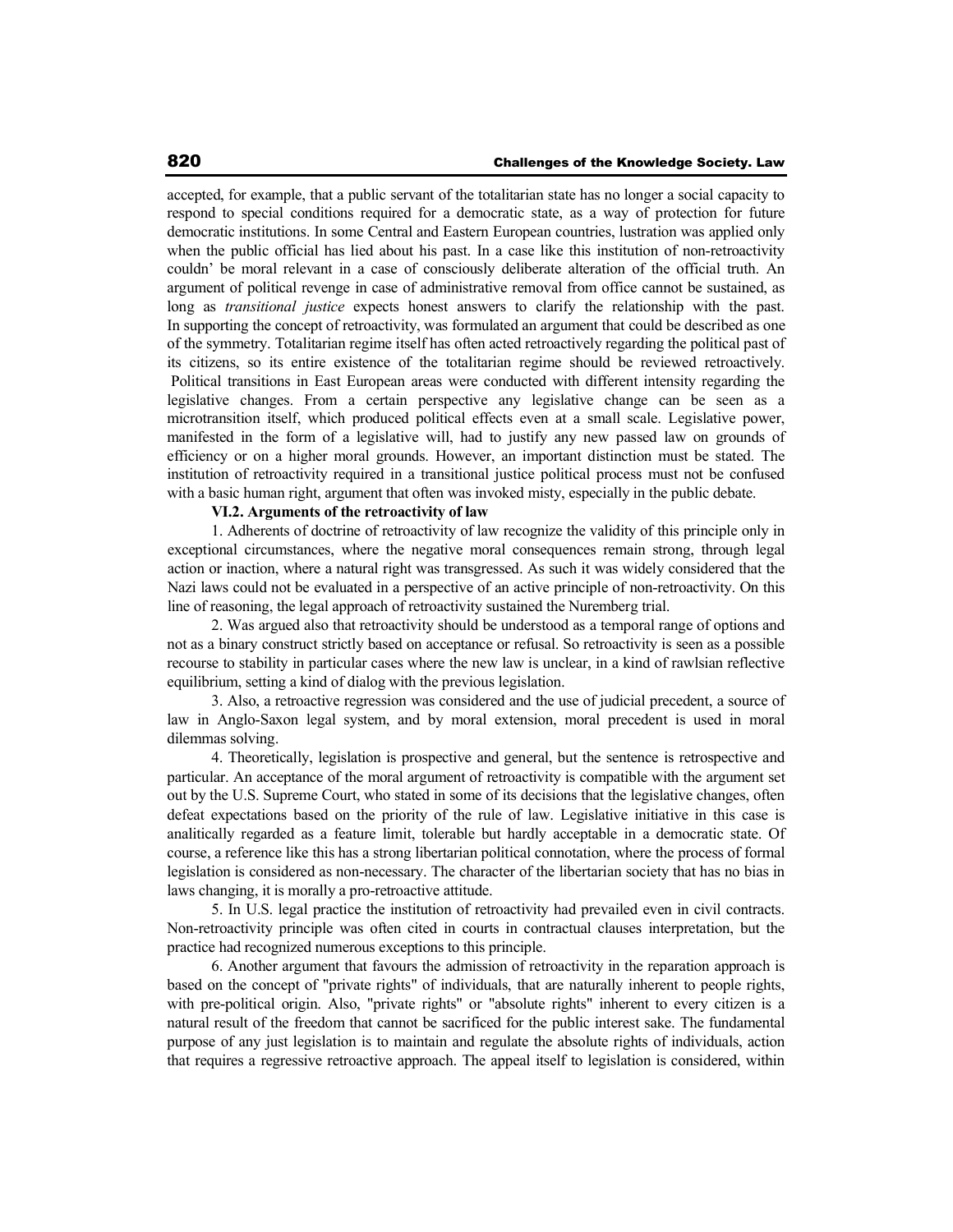certain limits, as a retroactive approach, developing the explanatory power of the categories of "public rights" and "private rights"<sup>30</sup>.

## **VI.3. The argument of non-retroactivity**

The principle of non-retroactivity was controversed, but its moral grounds were oftenly ignored. Being invoked in judicial trials, the principle of non-retroactivity could be morally assessed derivating the evoluate form of a juridical solution on its moral bases, the core of any juridical decision containing particles of moral entitlement.

The main accusation of the principle of retroactivity is that it couldn't be morally accepted a punishment of an *ex-post fact.* 

The moral efficiency and the legal impact in the constitutions of democratic states, makes the principle of non-retroactivity to be employed in the *universalist* paradigm.

#### **VI.4. To a reconceptualization of the retroactivity**

Practitioners and modern doctrines of law consider the delimitation prospectivity-retroactivity as purely illusory. Retroactivity has manifested in its material form, in fact, by changing the legal consequences of acts from the past, but the concept of retroactivity has been insufficiently morally assessed. Retroactivity in reparation process required by the collapse of totalitarian legal system was only a transitional feature for appealing to the old legislation with the purpose of configuring moral intuitions a remedy approach. At least some features of retroactivity could be morally permissible for the need to qualify and clarify the nature of past historical deeds. Subjective rights that were violated imply a moral dialog which need a reconceptualization of retroactivity. Recognition of these infringed rights determines the possibility of effective retroactive procedures in a *transitional justice* process. In essence, the moral debate is not only the conflict between legal provisions, current or past, but, ultimately, between the positive law and natural law.

Under the legal doctrine of the U.S. legal system was admitted a concept of *mild retroactivity,* in the case of taxation, arguing that in states with conflicting administrative regulations, traditional opposition to the retroactivity cannot be accepted $3<sup>1</sup>$ . Thus, retroactivity cannot be rejected purely axiomatic. It was considered that retroactivity may work for safeguarding social values, when are involved individual rights or public welfare. It is recognized in some doctrinal views that these categories of public rights and private rights may be part of a coherent scheme, in which retroactivity can become formally constitutional.

### **VII. Conclusions**

Emerged recently, "*transitional justice*" was originally called "*retroactive justice*". This field of study has outlined some specific problems of the states recently emerged from totalitarianism, in which liberal justice had proved ineffective in developing solutions<sup>32</sup>. Retribution and redress measures generated by the functioning of totalitarian systems are difficult to achieve solely through classical legal steps. In a historical plan, the last event where was upheld retroactivity in a case of a totalitarian regime was the case of the Nuremberg Trials. The essence of the concept of nonretroactivity in a state of law is the protection against abuse. Putting the problem of intergenerational relations, in terms of relations with the past, in a transitional space, it requires moral analytical approach. The constraints of non-retroactivity principle cannot deal with a totalitarian past, being difficult to accept the presence of a structurated moral injustice, subject of interest for transitional justice.

<sup>30</sup> Woolhandler, Ann "*Public Rights, Private Rights and Statutory Retroactivity",* 2005, source: http://law.bepress.com/uvalwps/uva publiclaw/art37<br><sup>31</sup> http://law.bepress.com/cgi/viewcontent.cgi?article=1062&context=uvalwps

<sup>&</sup>lt;sup>32</sup> The article: *"Curtea constituțională și lustrația*", Adrian Cioflâncă, Revista "22", 31 aug 2010